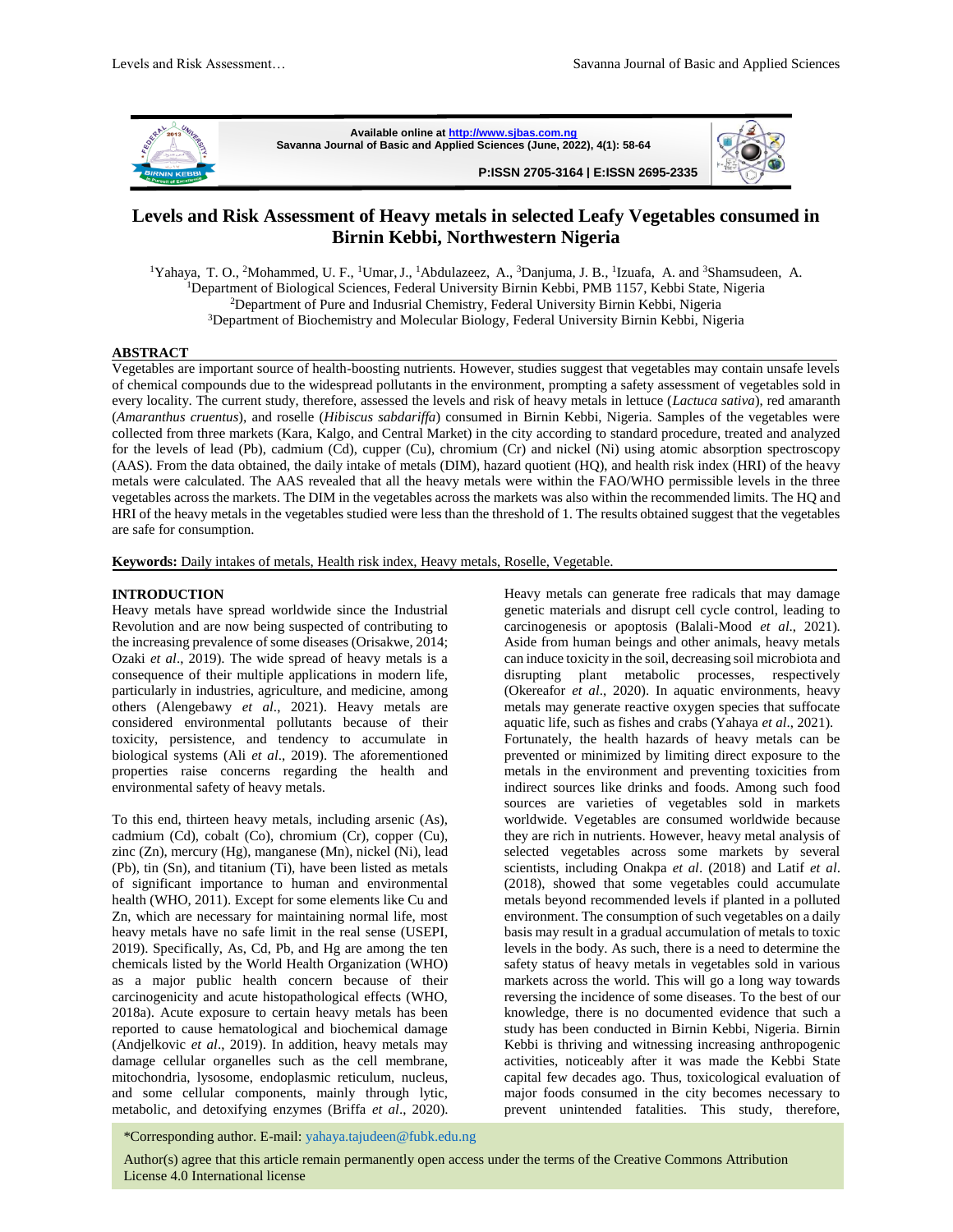evaluated the levels and risks of heavy metals in three leafy vegetables often consumed by the residents of Birnin Kebbi. These vegetables are lettuce (*Lactuca sativa*), red amaranth (*Amaranthus cruentus*), and roselle (*Hibiscus sabdariffa*).

## **MATERIALS AND METHODS**

## **Description of the Study Area**

The vegetables were purchased from Kara, Kalgo, and the Central Market in Birnin Kebbi, Kebbi State, Nigeria. The markets are the main markets in the city and are thus patronized by most vegetable consumers in the city and surrounding villages. Birnin Kebbi is the capital of the state and headquarters of the Gwandu Emirate at latitude 12°27'57.8808" North and longitude 4°11'58.2864" East (Figure 1). The state has a landmass of 36,800 km² and, as of the 2006 census, has 3,256,541 inhabitants, mostly Hausa and Fulani tribes (Population Council, 2007). The people of the state are predominantly farmers and animal breeders and are known for the cultivation of cereal crops such as rice, millets, and corn. Some farmers also engage in vegetable farming, mostly through irrigation. Grasses and sparse trees dominate the landscape of the state, with an average annual rainfall of about 700 mm (Yahaya *et al*., 2020). The temperature could be as low as 14 ˚C during the cold season between November and March and rise above 40 ˚C during the hot season from April through July.





#### **Sample Collection and Preparation**

Samples of *Lactuca sativa*, *Amaranthus cruentus*, and *Hibiscus sabdariffa* were collected in prewashed polyethylene bags every other week from Kara, Kalgo, and Central Market between March 2021 and May 2021. The leaves were plucked from the stems of the vegetables and washed gently to remove impurities, after which they were dried at room temperature for two weeks. The dried leaves were subsequently milled into powder using a pestle and mortar, labeled appropriately, and kept in a desiccator before use.

#### **Heavy metal Analysis**

The heavy metals were analyzed according to the guidelines of the Food Safety and Standards Authority of India (2015). All the reagents used for the experiment were prepared from chemicals of analytical reagent grade (AnalaR). Glass wares used for the experiment were washed properly with detergent solution and rinsed thoroughly with distilled water. Five (5) grams of each vegetable sample was weighed into a beaker, after which 10 ml each of nitric and perchloric acid, as well as 1 ml of sulphuric acid, was added. The mixture was stirred for few minutes, and 5 ml of distilled water was added and stirred again. The solution was filtered into a 50-ml volumetric flask, rinsed thoroughly with distilled water, and filled up to the meniscus. The levels of Pb, Cd, Cu, Cr, and Ni in the solution were measured using a PG-990 atomic absorption spectrometer.

#### **Health Risk Assessment**

The potential health risks of heavy metals in the vegetables were estimated from equations 1, 2, and 3 (Yahaya *et al*., 2019).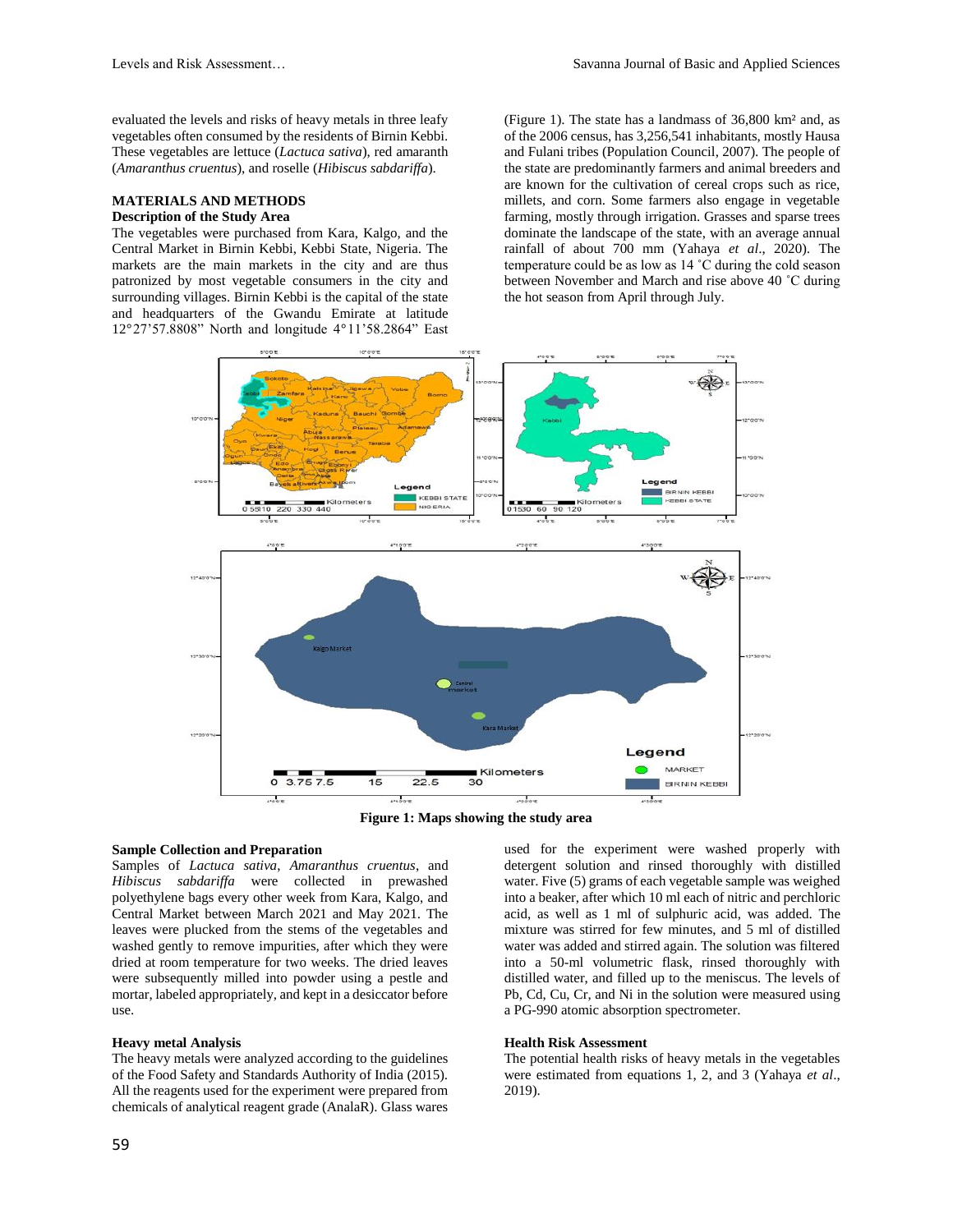*DIM* =  $(CM \times CF \times DV) \div AB$ (1)

From equation 1, *DIM* means daily intake of a heavy metal; *CM* is the heavy metal concentration in the vegetables (mg/kg); *CF* represents the conversion factor of fresh vegetables to dry, which is 0.085 (Sajjad *et al*. 2009); *DV* stands for the daily intake of vegetables, which is 98 g (WHO, 1999); and *AB* indicates the average body weight of a consumer, which is equivalent to the average body weight of resident Nigerians, 60 kg (WHO, 1999).

*HQ* = *DIM* ÷ *RFD* (2)

From equation 2, *HQ* and *RFD* are the hazard quotient and oral reference dose of the individual heavy metals, respectively. The *RFD* of Pb, Cd, Cu, Cr, and Ni are 0.0035, 0.001, 0.040, 1.5, and 0.020 mg/kg/day, respectively (USEPA, 2006).

*HRI* = ∑*HQ* of all evaluated heavy metals (3)

From equation 3, *HRI* stands for health risk index.

#### **Data Analysis**

Descriptive statistics were employed to present various values obtained from the vegetables as mean  $\pm$  standard errors of the mean (SEM). The *DIM*, *HQ*, and *HRI* were computed using Microsoft Excel version 21. The graphs were drawn using Minitab software, version 7.0.

## **RESULTS AND DISCUSSION**

#### **Levels of Heavy metals in the Vegetables**

The concentrations of heavy metals in *Lactuca sativa*, *Amaranthus cruentus*, and *Hibiscus sabdariffa* leaves from Central, Kara and Kalgo markets, are presented in Tables 1- 3. Results revealed Pb was not detected in any of the three

vegetable species analyzed across the three markets, but permissible levels of Ni, Cu, Cr, and Cd were found. In the *H. sabdariffa* species, samples collected from Kara market had the highest concentration of Ni (0.586 mg/kg), while Cu was highest in the samples obtained from Kalgo market (0.079 mg/kg) (Figure 2). Moreover, chromium was highest in the samples from the Central Market (0.084 mg/kg), while Kara and Kalgo markets jointly had the highest concentrations of Cd (0.08 mg/kg) (Figure 2). Among the *L. sativa* samples collected, samples from Kalgo market had the highest concentration of Ni (0.764 mg/kg), Cr (0.069 mg/kg), and Cd (0.009 mg/kg), while the Kara market samples had the highest concentration of Cu (0.079 mg/kg) (Figure 3). The samples of *A. cruentus* from the Central Market had the highest concentration of Ni (0.78 mg/kg), Cu  $(0.064 \text{ mg/kg})$ , and Cd  $(0.07 \text{ mg/kg})$ , while Cr  $(0.073 \text{ mg/kg})$ was the highest in the Kara market (Figure 4). Overall, the levels of heavy metals in the vegetables across the markets suggest that daily consumption of the vegetables may not predispose consumers to health risk. These results are in line with the findings of Adedokun *et al*. (2016), who detected permissible levels of Ni, Cu, Cr, Cd, and Zn in some vegetables sold in five markets in Lagos. Sarkiyayi and Samaila (2017) also found tolerable levels of Cu, Cd, Pb, and Ni in selected vegetables sold in some markets in Yola, Nigeria. However, Lawal and Audu (2011) recorded nonpermissible levels of some heavy metals, including Cr, Zn, Cu, and Ni in vegetables cultivated with industrial wastewater in Kano, Nigeria. Birnin Kebbi, the study area of the present study, is an agrarian community, which could explain the low concentrations of the evaluated heavy metals in the vegetables. Thus, the heavy metals in the vegetables might come from farm inputs, transportation, and marketing. The heavy metals could also be present naturally in the soil.

**Table 1:** Mean levels of heavy metals in *Hibiscus sabdariffa*, *Lactuca sativa*, and *Amaranthus cruentus* obtained from Central Market in Birnin Kebbi, Nigeria

| Vegetable                | Ni (mg/kg)        | $Cu$ (mg/kg)    | $Pb$ (mg/kg) | $Cr$ (mg/kg)    | $Cd$ (mg/kg)      |
|--------------------------|-------------------|-----------------|--------------|-----------------|-------------------|
|                          |                   |                 |              |                 |                   |
| H. sabdariffa            | $0.078 \pm 0.001$ | $0.076 + 0.000$ | BDL          | $0.084 + 0.000$ | $0.007 + 0.000$   |
| L. sativa                | $0.061 + 0.000$   | $0.023 + 0.000$ | <b>BDL</b>   | $0.019 + 0.000$ | $0.004 \pm 0.000$ |
| A. cruentus              | $0.780 + 0.000$   | $0.064 + 0.000$ | BDL          | $0.045 + 0.000$ | $0.010 + 0.000$   |
| <b>Permissible Limit</b> | 5.0               | 40              | 0.3          | 2.3             | 0.1               |
| (FAO/WHO, 1999)          |                   |                 |              |                 |                   |

BDL = Below Detectable Levels; FAO/WHO = Food and Agricultural Organization/World Health Organization

**Table 2:** Mean levels of heavy metals in *Hibiscus sabdariffa*, *Lactuca sativa*, and *Amaranthus cruentus* obtained from Kara market in Birnin Kebbi, Nigeria

| Vegetable                | $Ni$ (mg/kg)      | $Cu$ (mg/kg)      | $Pb$ (mg/kg) | $Cr$ (mg/kg)      | $Cd$ ( mg/kg)     |
|--------------------------|-------------------|-------------------|--------------|-------------------|-------------------|
| H. sabdariffa            | $0.586 \pm 0.000$ | $0.041 + 0.000$   | BDL          | $0.058 \pm 0.000$ | $0.008 + 0.000$   |
| L. sativa                | $0.574 \pm 0.000$ | $0.079 + 0.000$   | <b>BDL</b>   | $0.062 + 0.000$   | $0.008 \pm 0.000$ |
| A. cruentus              | $0.468 + 0.000$   | $0.027 \pm 0.000$ | BDL          | $0.073 + 0.000$   | $0.007 \pm 0.000$ |
| <b>Permissible Limit</b> | 5.0               | 40                | 0.3          | 2.3               | 0.1               |
| (FAO/WHO, 1999)          |                   |                   |              |                   |                   |

BDL = Below Detectable Levels; FAO/WHO = Food and Agricultural Organization/World Health Organization

**Table 3:** Mean levels of heavy metals in *Hibiscus sabdariffa*, *Lactuca sativa*, and *Amaranthus cruentus* obtained from Kalgo market in Birnin Kebbi, Nigeria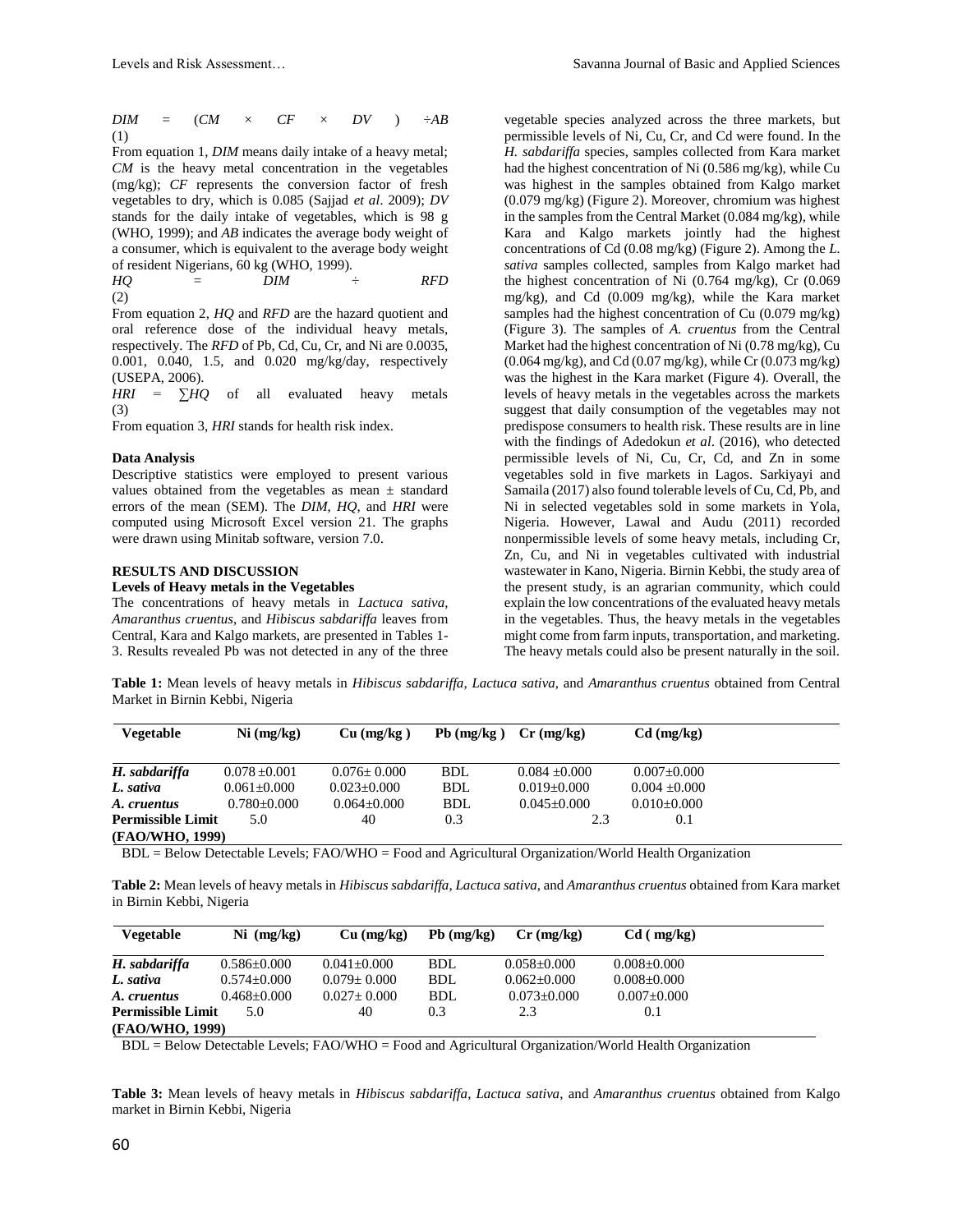| Vegetable         | Ni (mg/kg)        | $Cu$ (mg/kg)      | $Pb$ (mg/kg) | $Cr$ (mg/kg)    | $Cd$ (mg/kg)      |
|-------------------|-------------------|-------------------|--------------|-----------------|-------------------|
| H. sabdariffa     | $0.451 + 0.000$   | $0.079 \pm 0.000$ | <b>BDL</b>   | $0.049 + 0.000$ | $0.008 \pm 0.000$ |
| L. sativa         | $0.764 \pm 0.000$ | $0.057 \pm 0.000$ | <b>BDL</b>   | $0.069 + 0.000$ | $0.009 + 0.000$   |
| A. cruentus       | $0.373 \pm 0.000$ | $0.009 \pm 0.000$ | BDL          | $0.022 + 0.000$ | $0.004 \pm 0.000$ |
| Permissible Limit | 5.0               | 40                | 0.3          | 2.3             | 0.1               |
| (FAO/WHO, 1999)   |                   |                   |              |                 |                   |

BDL = Below Detectable Levels; FAO/WHO = Food and Agricultural Organization/World Health Organization





**Figure 2:** Comparison of the levels of heavy metals in *Hibiscus sabdariffa* collected from Kara, Kalgo, and the Central Market



**Figure 3:** Comparison of the levels of heavy metals in *Lactuca sativa* collected from Kara, Kalgo, and the Central market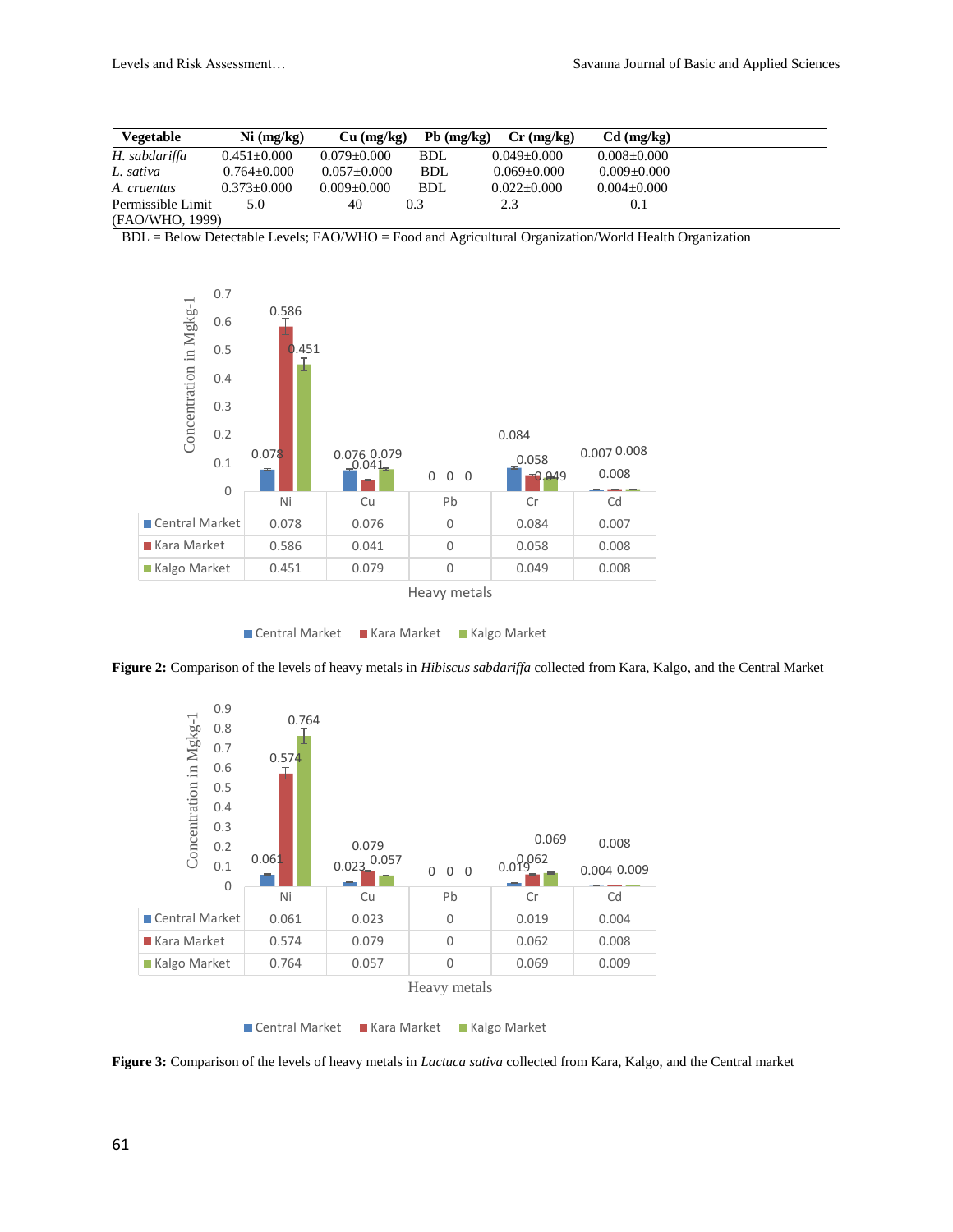



**Figure 4:** Comparison of the levels of heavy metals in *Amaranthus cruentus* collected from Kara, Kalgo, and the Central market

#### **Health Risk Assessment of Daily Consumption of the Vegetables**

The *DIM* from the consumption of *H. sabdariffa*, *L. sativa*, and *A. cruentus* in Birnin Kebbi is presented in Table 4. Based on the recommendations of the FAO (2001), the *DIM* from the consumption of the three vegetable species was within the tolerable values. The daily intake of Ni was the highest, which showed that it poses more risk to consumers than other heavy metals. The *HQ* and *HRI* of the heavy metals are shown in Table 5, in which all the values were within the threshold of 1, which suggests that daily

consumption of the vegetables may not cause any health hazards. These results are consistent with those of Latif *et al*. (2018) and Chukwuemeka and Hephzibah (2018), who did not find an increased health risk of heavy metals in vegetables obtained in Pakistan and Warri (Nigeria), respectively. However, the results contradict those of Sharma *et al*. (2016), Patrick-Iwuanyanwu and Chioma (2017), and Yahaya *et al*. (2019), who reported the health risk of heavy metals in vegetables purchased in India, Bayelsa (Nigeria), and Ikorodu (Nigeria), respectively.

**Table 4:** Daily intake of heavy metals from consumption of *Hibiscus sabdariffa*, *Lactuca sativa*, and *Amaranthus cruentus* in Birnin Kebbi meropolis (Kara, Kalgo, and Central Market**)**

| <b>Vegetable</b> | Ni                | Cu                | Сr                | Cd                |  |
|------------------|-------------------|-------------------|-------------------|-------------------|--|
| H. sabdariffa    | $0.051 \pm 0.001$ | $0.009 \pm 0.000$ | $0.009 + 0.002$   | $0.001 \pm 0.000$ |  |
| L. sativa        | $0.065 + 0.001$   | $0.007 + 0.000$   | $0.007 \pm 0.001$ | $0.001 + 0.000$   |  |
| A. cruentus      | $0.075 + 0.003$   | $0.005 \pm 0.000$ | $0.007 \pm 0.001$ | $0.001 \pm 0.000$ |  |
| Recommended      | 0.5               | 0.9               | $0.02 - 0.2$      | 0.01              |  |
| (FAO, 2001)      |                   |                   |                   |                   |  |

Values (mg person<sup>-1</sup> day<sup>-1</sup>) were expressed as mean  $\pm$  SE (n = 3); FAO = Food and Agricultural Organization.

**Table 5:** Hazard quotient (*HQ*) and health risk index (*HRI*) of heavy metals in *Hibiscus sabdariffa*, *Lactuca sativa*, and *Amaranthus cruentus* obtained in Birnin Kebbi metropolis (Kara, Kalgo, and Central Market)

|                  | Ni   | Cu    | $_{\rm Cr}$    | Cd   |            |
|------------------|------|-------|----------------|------|------------|
| <b>Vegetable</b> |      |       |                |      | <b>HRI</b> |
| H. sabdariffa    | 0.29 | 0.003 | 0.001          | 0.13 | 0.424      |
| L. sativa        | 0.37 | 0.020 | 0.001<br>0.001 | 0.11 | 0.501      |
| A. cruentus      | 0.04 | 0.003 |                | 0.01 | 0.054      |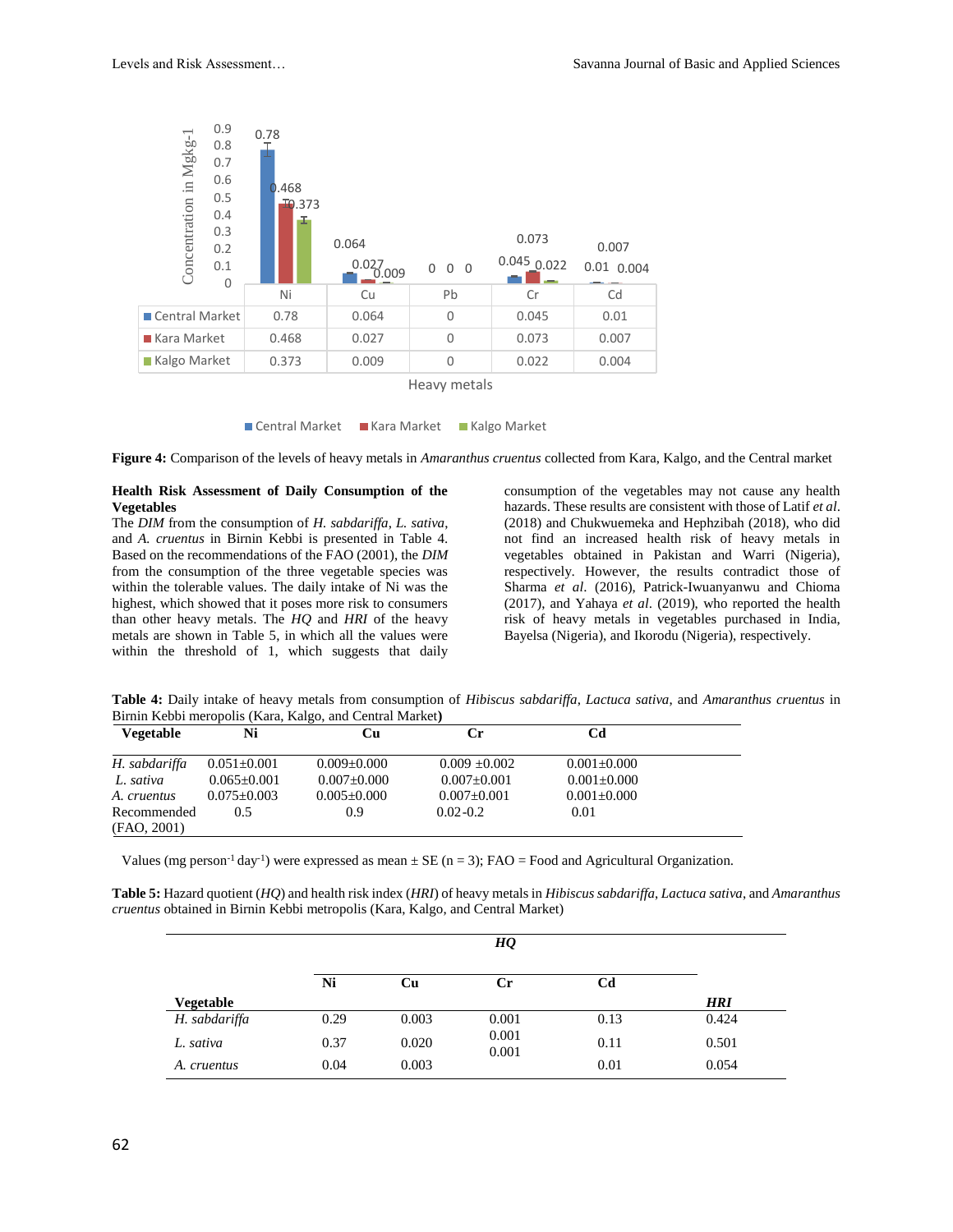## **CONCLUSION**

The results revealed that the samples of *H. sabdariffa*, *L. sativa*, and *A. cruentus* collected from Kara, Kalgo, and Central markets in Birnin Kebbi contained tolerable levels of Pb, Ni, Cu, Cr, and Cd. The *DIM*, *HQ*, and *HRI* of the heavy metals were within the recommended limits, which suggests that daily consumption of the vegetables may not cause any significant health hazards. While we recommend further studies to confirm our claims, vegetable farmers and marketers in the city are advised to keep vegetables free of contaminants.

#### **Conflict of Interest**

The authors declare no conflict.

#### **REFERENCES**

Adedokun, A.H., Njoku, K.L., Akinola, M.O., Adesuyi, A.A. and Jolaoso, A.O. (2016). Potential Human Health Risk Assessment of Heavy Metals Intake via Consumption of some Leafy Vegetables obtained from Four Market in Lagos Metropolis, Nigeria. *Journal of Applied Science and Environmental Management*, 20(3):530-539

<http://dx.doi.org/10.4314/jasem.v20i3.6>

Alengebawy, A., Abdelkhalek, S.T, Qureshi, S. R. and Wang, M-Q. (2021). Heavy Metals and Pesticides Toxicity in Agricultural Soil and Plants: Ecological Risks and Human Health Implications. *Toxics*, 9(3):42. https://doi.org/10.3390/toxics9030042

- Ali, H., Khan, E. and Ilahi, K. (2019). Environmental Chemistry and Ecotoxicology of Hazardous Heavy Metals: Environmental Persistence, Toxicity, and Bioaccumulation. *Journal of Chemistry*, Article ID 6730305. <https://doi.org/10.1155/2019/6730305>
- Andjelkovic, M., Djordjevic, A.B., Antonijevic, E., Antonijevic, B., Stanic, M., Kotur<br>Stevuljevic. J., Spasojevic, K.V., Stevuljevic. J., Spasojevic, Jovanovic, M., Boricic, N., Wallace, D. and Bulat, Z. (2019). Toxic Effect of Acute Cadmium and Lead Exposure in Rat Blood, Liver, and Kidney. *International Journal Environmental Resources Public Health,* 16:274- 295. doi:10.3390/ijerph16020274.
- Balali-Mood, M., Naseri, K., Tahergorabi, Z., Khazdair, M.R. and Sadeghi, M. (2021). Toxic Mechanisms of Five Heavy Metals: Mercury, Lead, Chromium, Cadmium, and Arsenic. *Frontiers in Pharmacology,* 12,643972. doi: 10.3389/fphar.2021.643972.
- Briffa, J., Sinagra, E. and Blundell, R. (2020). Heavy metal pollution in the environment and their toxicological effects on humans. *Heliyon*, 6(9),e04691.

[https://doi.org/10.1016/j.heliyon.2020.e04691.](https://doi.org/10.1016/j.heliyon.2020.e04691)

- Chukwuemeka, P. K. and Hephzibah, N. U. (2018). Potential Health Risk from Heavy Metals via Consumption of Leafy Vegetables in the Vicinity of Warri Refining and Petrochemical Company, Delta State, Nigeria. *Annals of Biological Sciences,* 6 (2),30-37.
- Food and Agriculture Organization/World Health Organization (1999). Joint Expert Committee on Food Additives, "Summary and Conclusions", in *Proceedings of the 53rd Meeting of Joint FAO/WHO Expert Committee on Food Additives*, Rome, Italy.
- Food and Agriculture Organization (2001). Codex Alimentarius Commission Food Additives and Contaminants. FAO/WHO, Rome, Italy. ALINORM 01/12A: 1-289.
- Food Safety and Standards Authority of India, FSSAI (2015). Manual of Methods of Analysis of Foods Metals. Available at [http://old.fssai.gov.in/Portals/0/Pdf/Draft\\_Manual](http://old.fssai.gov.in/Portals/0/Pdf/Draft_Manuals/METALS.pdf) [s/METALS.pdf.](http://old.fssai.gov.in/Portals/0/Pdf/Draft_Manuals/METALS.pdf)
- Latif, A., Bila, M., Asghar, W., Azeem, M., Ahmad, M.I., Abbas, A., Ahmad, M.Z. and Shahzad, T. (2018). Heavy Metal Accumulation in Vegetables and Assessment of theirPotential Health Risk. *Journal of Environment and Analytical Chemistry*, 5: 234- 240.
- Lawal, A.O. and Audu, A.A. (2011). Analysis of heavy metals found in vegetables from some cultivated irrigated gardens in the Kano metropolis, Nigeria. *Journal of Environmental Chemistry and Ecotoxicology*, 3 (6):142-14. DOI: 10.4172/2380- 2391.1000234.
- Okereafor, U., Makhatha, M., Mekuto, L., Uche-Okereafor, N., Sebola, T. and Mavumengwana, V. (2020). Toxic Metal Implications on Agricultural Soils, Plants, Animals, Aquatic life and Human Health. *International Journal of Environmental Research and Public Health*, 17(7):2204. [https://doi.org/10.3390/ijerph17072204.](https://doi.org/10.3390/ijerph17072204)
- Onakpa, M. M., Njan, A. A. and Kalu, O. C. (2018). A Review of Heavy Metal Contamination of Food Crops in Nigeria. *Annuals of Global Health,* 84 (3):488–494. doi.org/10.29024/aogh.2314.
- Orisakwe, O.E. (2014). Lead and cadmium in public health in Nigeria: physicians neglect and pitfall in patient management. *National American Journal of Medical Science*, 6(2):61-70. doi:10.4103/1947-2714.127740.
- Ozaki, H., Ichise, H., Kitaura, E., Yaginuma, Y., Yoda, M., Kuno, K. and Watanabe, I. (2019). Immutable heavy metal pollution before and after change in industrial waste treatment procedure. *Scientific Reports*, 9,4499. [https://doi.org/10.1038/s41598.](https://doi.org/10.1038/s41598)